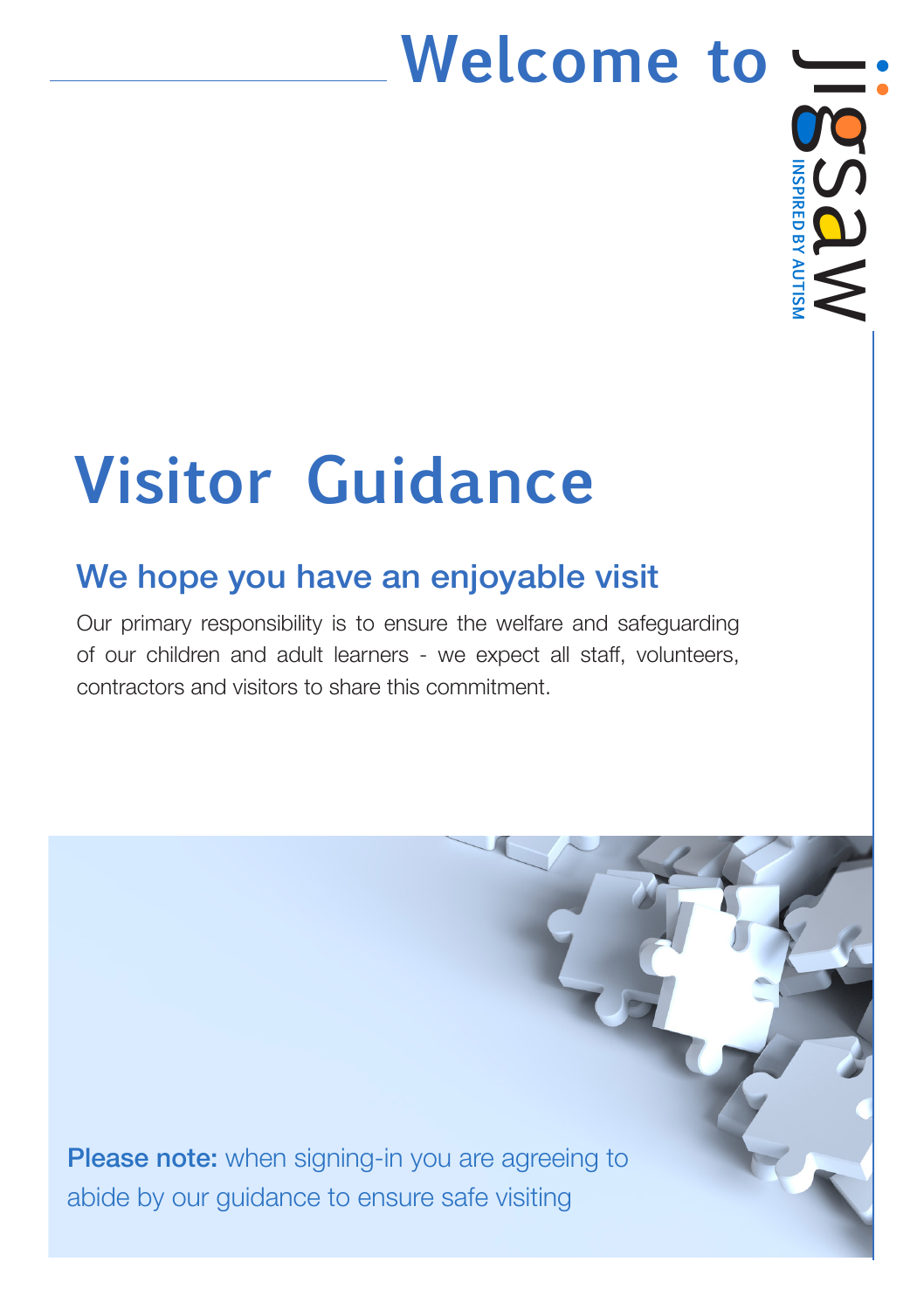#### JIGSAW CODE OF BEHAVIOUR

#### When visiting any of the Jigsaw sites please follow our Code of Behaviour

- Treat everyone with respect
- Act as an appropriate role model
- Remember that someone else might misinterpret your actions, no matter how well intentioned
- Do NOT exchange personal emails, text messages, phone numbers or give out personal information about yourself
- Do NOT make physical contact or engage in inappropriate banter or verbal remarks
- Follow the information about keeping everyone safe, as set out in this leaflet

### DISCLOSURE & BARRING SERVICE (DBS)

All Jigsaw staff, as well as regular visitors, contractors and volunteers are subject to DBS checks. This is to help ensure that unsuitable people are prevented from working with children or vulnerable adults.

It is, therefore, important that you remain with your host at all times unless we confirm we have a DBS clearance for you.

#### PERSONAL INFORMATION and POSSESSIONS

Any personal information provided by you will be held and used in accordance with the General Data Protection Regulation 2018 (GDPR). For more information, please refer to Jigsaw's Privacy Notice, which is available on our websites.

Jigsaw cannot be held responsible for any loss or damage to vehicles and/or personal possessions whilst you are on Jigsaw premises.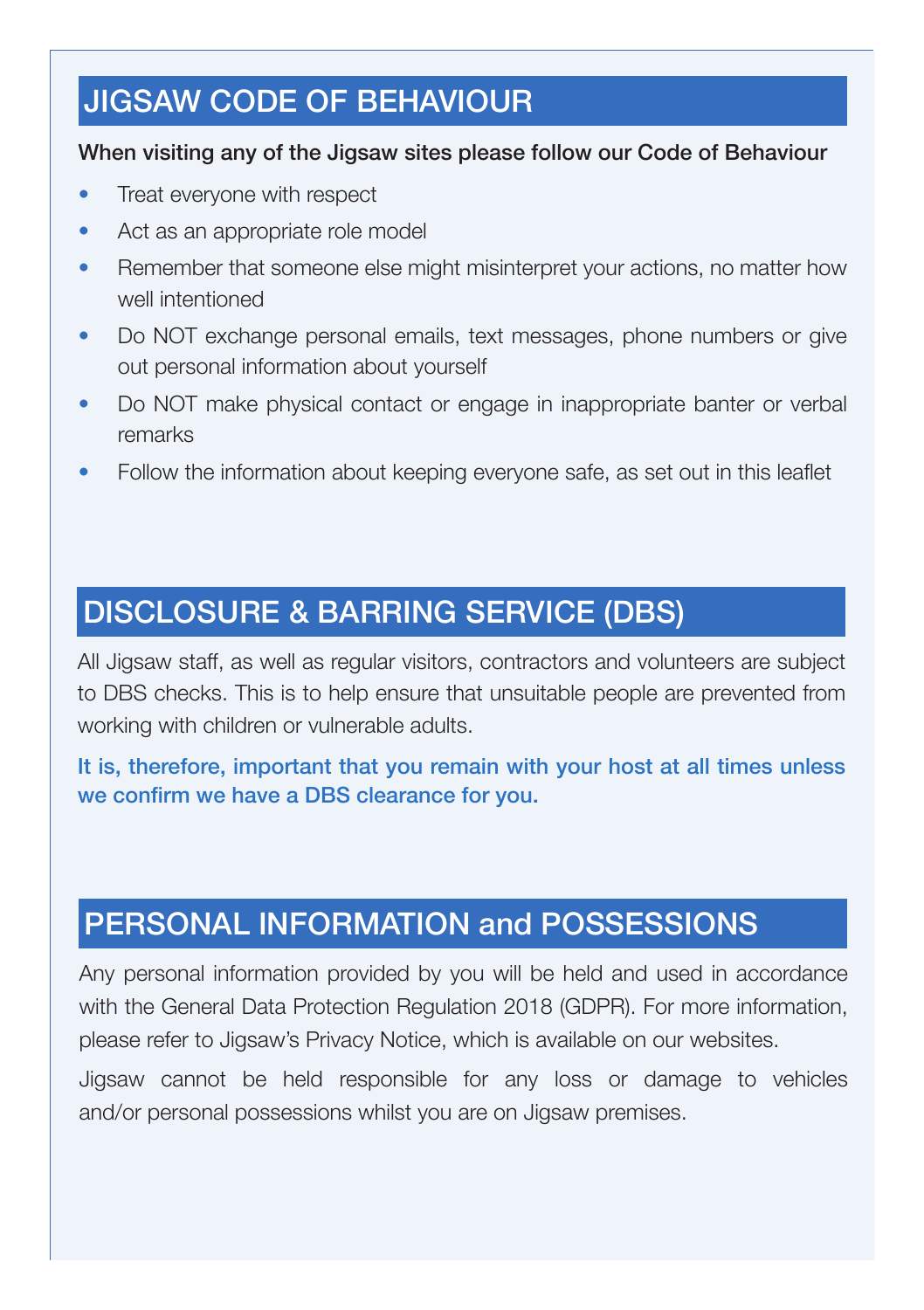### KEEPING EVERYONE SAFE

#### When visiting any of the Jigsaw sites please remember

- **On arrival** to sign in at Reception and wear your Visitor's badge at all times
- **On departure** to sign out at Reception and return your badge
- Jigsaw School
	- Parking in front of the school is only available between 10am and 3pm, at all other times visitors can use the main car park adjacent to the runway
	- Visitors will be asked to place their phone in one of our secure lockers in the Main Reception area
- **JigsawPlus** visitors will be asked to turn their phones OFF
- Filming, recording or the taking of photographs is not permitted whilst on-site
- Support the safe use of ICT throughout Jigsaw and respect copyright, data protection and intellectual property rights
- If you see anything that gives you cause for concern, or have any questions, please speak to a member of the Safeguarding Team *(see below)*

## **Don't think "What if I'm wrong?" - THINK "What if I'm right?"**

#### Everyone has a responsibility for child protection and the safeguarding of children and adults at risk

If you see anything that gives you cause for concern, or have any questions, please ask to speak to one of the Designated Safeguarding Leads (DSL) or their Deputy

| JIGSAW SCHOOL Jayne Lobley |                       | Designated Safeguarding Lead                          |
|----------------------------|-----------------------|-------------------------------------------------------|
|                            | <b>Robyn Evans</b>    | School Nurse & Deputy Designated<br>Safeguarding Lead |
|                            |                       | Meredith Wightman Deputy Designated Safeguarding Lead |
| <b>JIGSAWPLUS</b>          | Jackie Charnock       | Designated Safeguarding Lead                          |
|                            | <b>Tim Hitchmough</b> | Deputy Designated Safeguarding Lead                   |
|                            |                       | Georgios Vamvakas Deputy Designated Safeguarding Lead |